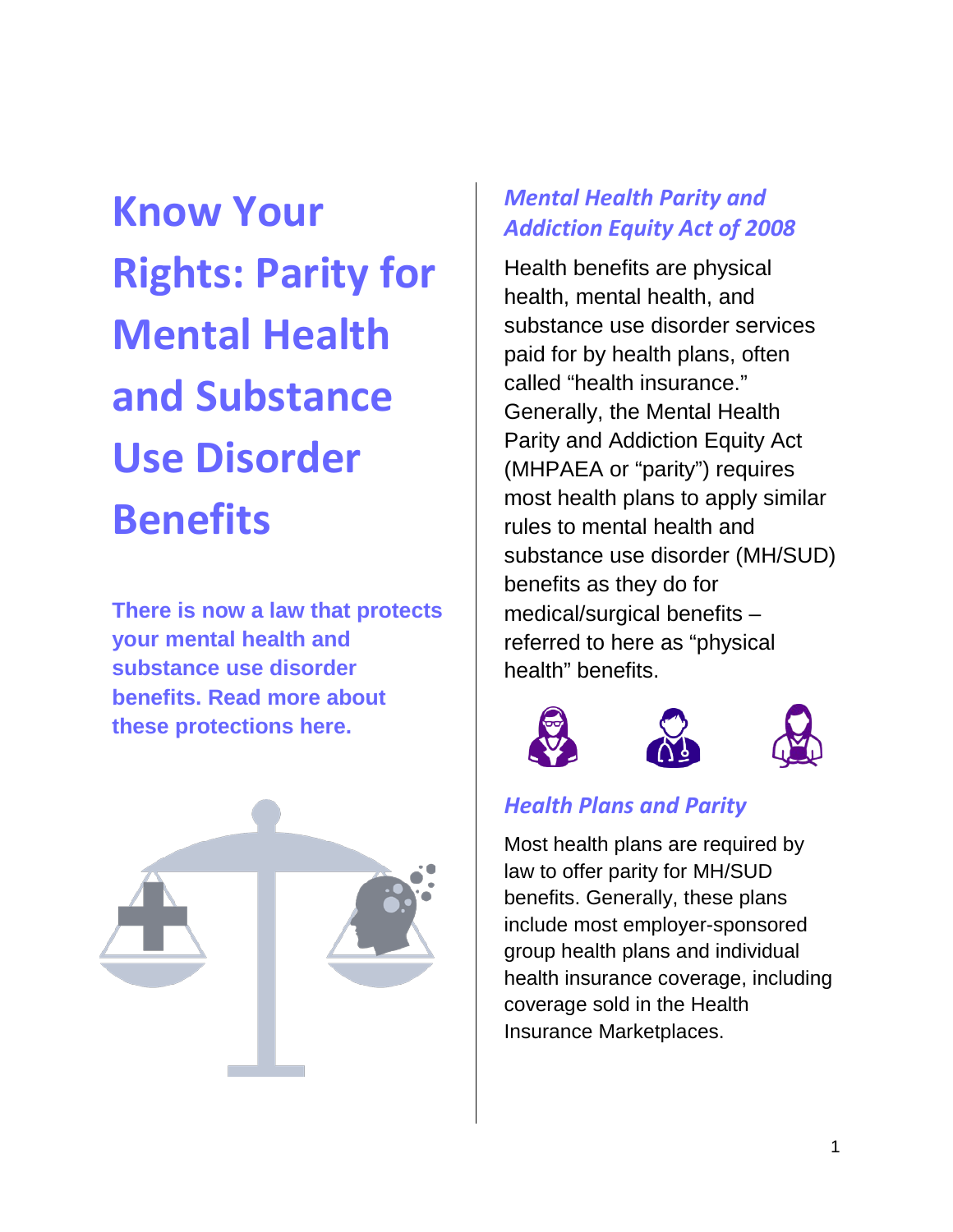#### *What Parity Means to You*

Parity means that financial requirements, such as copayments, and treatment limits, such as how many visits your insurance will pay for, must be comparable for physical health and MH/SUD services. Parity also applies to rules related to how MH/SUD treatment is accessed and under what conditions treatment is covered (such as whether you need permission from your health plan before starting treatment).

Here are some examples of common limits placed on physical and MH/SUD benefits and services that are subject to parity:

- **Copayments** (or simply copays)
- **Deductibles**
- **Yearly visit limits**
- **Need for prior authorization**
- **Proof of medical necessity**

Although benefits may differ across plans, parity requires that the processes related to plan benefit determinations be comparable.

#### *Parity Protections*

Here are examples of how the protections from this law may benefit you:

- Plans must apply comparable copays for MH/SUD care and physical health care.
- There can be no limit on the number of visits for outpatient MH/SUD care, if there is no visit limit for outpatient physical health care.
- **Prior authorization requirements** for MH/SUD services must be comparable to or less restrictive than those for physical health services.

### *Ways to Find Out More*

Call your health plan administrator or Human Resources (HR) rep for the "summary plan description" and the "summary of benefits and coverage." You can usually find this number online or on the back of your health insurance card. You may also be able to check your health plan benefits online to see what MH/SUD services are covered. See if they are comparable to the benefits for physical health.